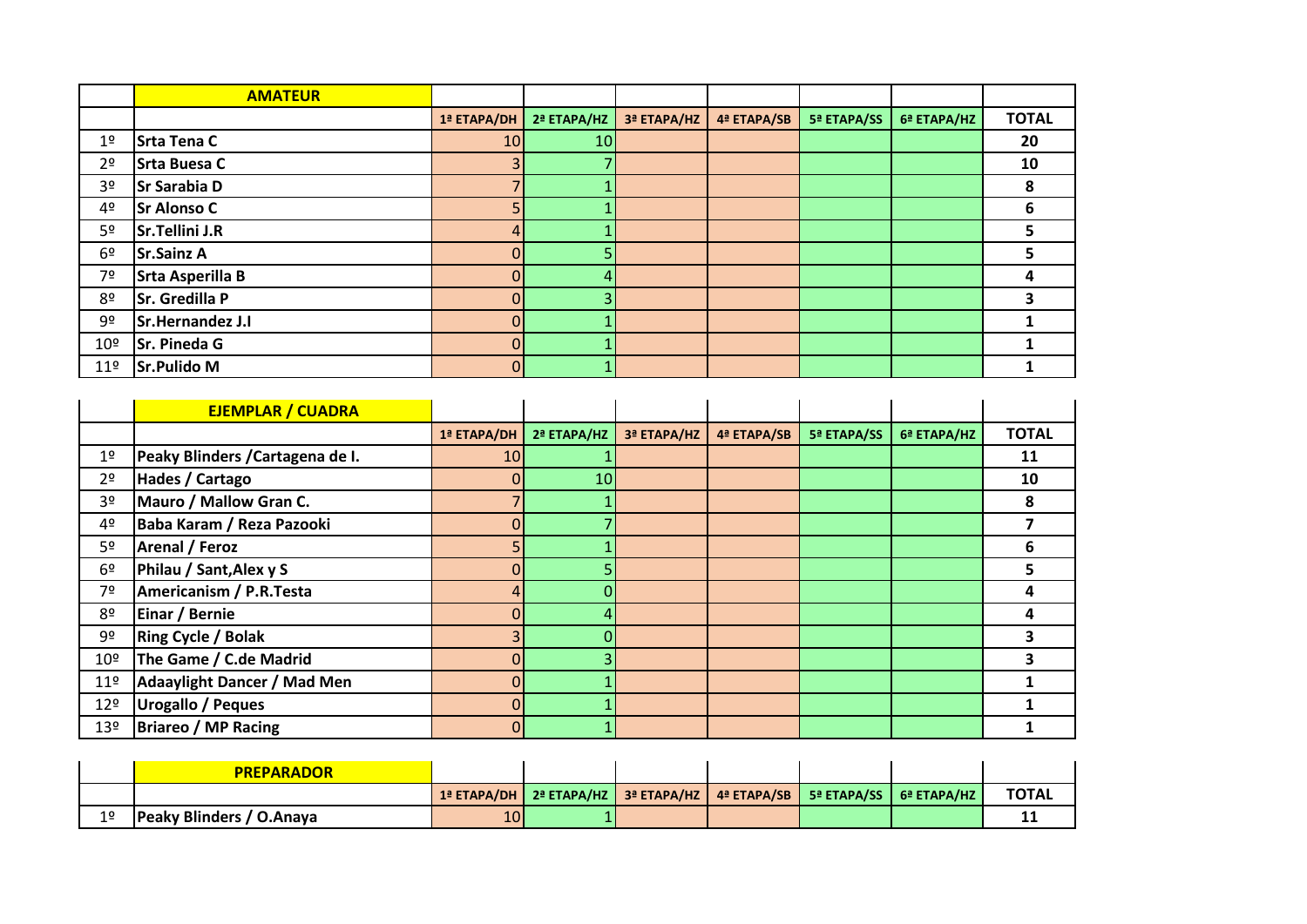| 2 <sup>o</sup>  | Hades / O.Anaya                     | 10 |  |  | 10 |
|-----------------|-------------------------------------|----|--|--|----|
| 3º              | Mauro / O.Anaya                     |    |  |  |    |
| 4º              | Baba Karam / O.Anaya                |    |  |  |    |
| 5º              | Arenal / P.Olave                    |    |  |  |    |
| 6 <sup>°</sup>  | Philau / P.Olave                    |    |  |  |    |
| 7º              | <b>Americanism / M&amp;M Racing</b> |    |  |  |    |
| 8º              | Einar / J.Lopez                     |    |  |  |    |
| 9º              | <b>Ring Cycle / J.C.Cerqueira</b>   |    |  |  |    |
| 10 <sup>°</sup> | The Game / P.Olave                  |    |  |  |    |
| 11 <sup>°</sup> | Adaaylight Dancer / G.Aritzcorreta  |    |  |  |    |
| 12 <sup>°</sup> | Urogallo / G.Aritzcorreta           |    |  |  |    |
| 13 <sup>°</sup> | Briareo / M.Pulido                  |    |  |  |    |

|                | <b>NACIONAL O ASIMILADO</b> |                 |                                                                                                                   |  |                             |              |
|----------------|-----------------------------|-----------------|-------------------------------------------------------------------------------------------------------------------|--|-----------------------------|--------------|
|                |                             |                 | $1^{\frac{3}{2}}$ ETAPA/DH   $2^{\frac{3}{2}}$ ETAPA/HZ   $3^{\frac{3}{2}}$ ETAPA/HZ   $4^{\frac{3}{2}}$ ETAPA/SB |  | $5a$ ETAPA/SS $6a$ ETAPA/HZ | <b>TOTAL</b> |
| 1 <sup>°</sup> | <b>Peaky Blinders</b>       | 10 <sub>1</sub> |                                                                                                                   |  |                             |              |
| 2 <sup>o</sup> | <b>IMauro</b>               |                 |                                                                                                                   |  |                             |              |
| 3 <sup>o</sup> | <b>IBaba Karam</b>          |                 |                                                                                                                   |  |                             |              |
| 42             | <b>Urogallo</b>             |                 |                                                                                                                   |  |                             |              |

HIERBA

ARENA /FIBRA